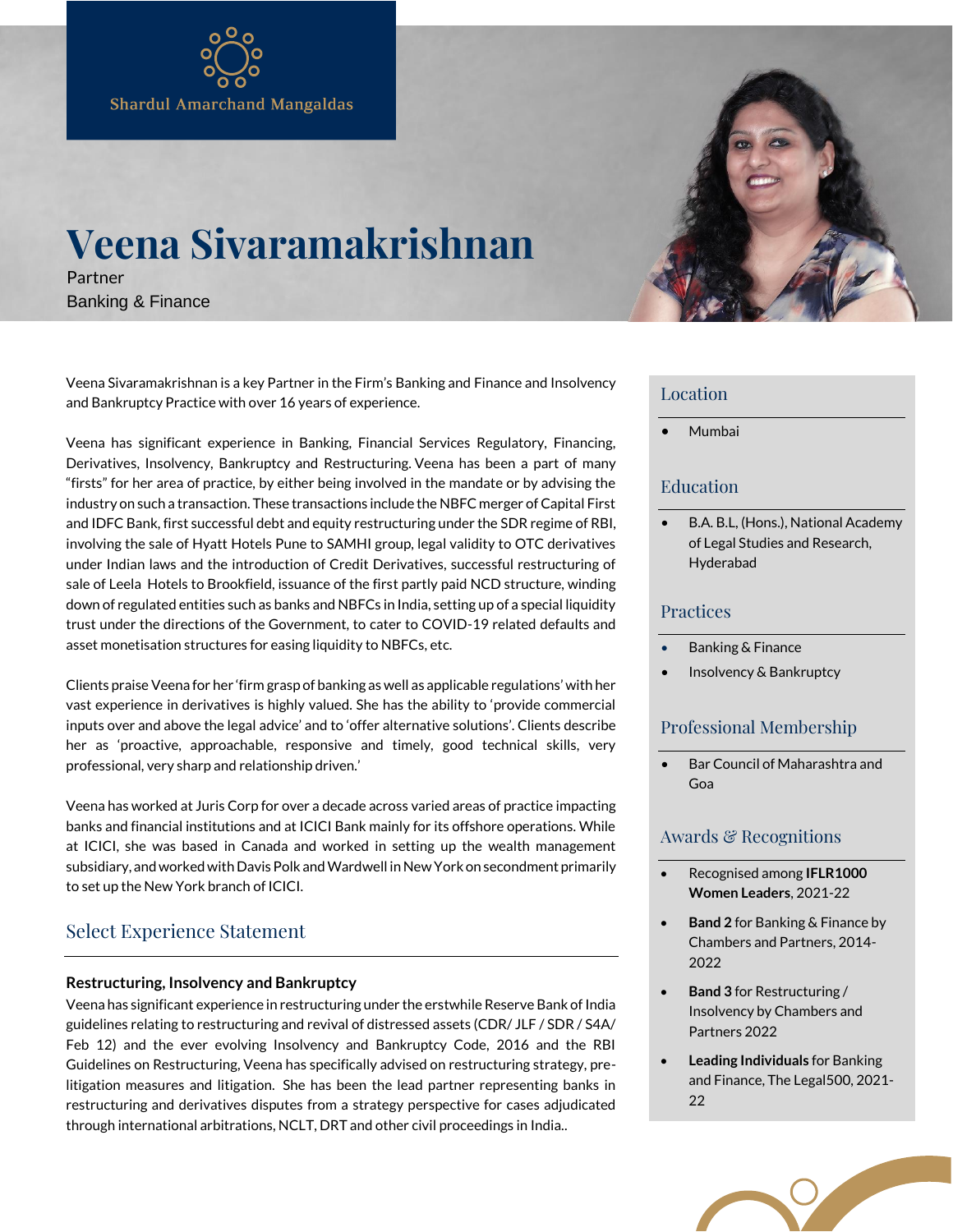

- **Altico Capital Limited** in relation to its restructuring outside IBC.
- **Group of Distressed Funds and Foreign Portfolio Investors** in the restructuring of **Jayaswal Neco Industries Limited**, through an innovative Asset Reconstruction Company structure.
- Conducting a comprehensive review and risk analysis of non-performing assets sought to be assigned by banks to asset reconstruction companies, and also drafting, negotiating and finalizing the assignment documentation (cash and issuance of security receipts) and the back to back structured investments (NCDs NPPDs, TRS, risk participation instruments, etc.).
- **DBS Bank Ltd.** in a pioneer transaction in the hospitality and restructuring space (acquisition of Hyatt Pune by SAMHI Hotels).
- **Brookfield** in a pioneer transaction in the hospitality and restructuring space (acquisition of Leela Hotels by Brookfield).
- **Foreign banks** on strategy to be adopted for their offshore debt in light of the IBC. Lenders include Standard Chartered Bank, Bank of Nova Scotia, DZ Bank, DBS Bank, Mizuho Bank, Ltd., etc. and the accounts pertain to the large NPA cases such as Bhushan Steel, Jindal Steel and Power Limited, Sintex Industries, Monnet Industries, Amtek group, Alok Industries, etc.
- **Foreign bank** in enforcement of and recognition to the first priority financing transaction, outside and within the IBC framework.
- **Resolution Professional for Alok Industries**, one of the top 12 cases under IBC.

#### **Financial Services Regulatory**

Veena's expertise in banking and financing laws makes her the go to person for any regulatory advise in the sector. Complicated Bank – NBFC mergers, assistance in warehousing of activities basis the licenses held (including on ethical wall basis) and other licensing and regulatory requirements are some of the mandates that Veena is regularly consulted upon. She has been the lead partner in the following transactions:

- **Warburg Pincus and Capital First Limited (and its subsidiaries)** in their merger with IDFC Bank Limited, which was one of the first successful Bank – NBFC mergers of this magnitude and scale.
- **Bank NBFC mergers** such as Bandhan Bank Gruh Finance.
- **Banks and financial institutions** on regulatory scrutiny by SEBI / RBI / EOW and CBI and assisted them in responding to show cause notices issued by regulators and investigative agencies.
- **Banks and financial institutions** on India entry, set up and exit strategies. Clients for this include UBS, National Australia Bank, RBS and Commonwealth Bank of Australia.
- Preparation of policies for internal compliance and maintenance of Chinese walls between various businesses and entities of group companies.
- **Goldman Sachs**'s acquisition of an NBFC license, including application to RBI and preparing the business model for the various activities that can be carried out.

### Awards & Recognitions

- **Leading Lawyer** Champions for Restructuring and Insolvency and Banking & Finance at the Legal Era Awards, 2022
- **Distinguished Practitioner** for Banking and Finance by Asialaw Profiles, 2020-21
- Among India's Top 100 Lawyers by IBLJ, 2019-20
- **Highly Regarded Individual** for Restructuring and Insolvency, Banking, Capital Markets: Structured Finance and Securitisation by IFLR1000, 2019- 22
- **Leading Lawyer** for Banking & Finance by Asialaw Profiles, 2015- 2019
- **Recommended** for Banking and Finance by RSG Consulting, 2019

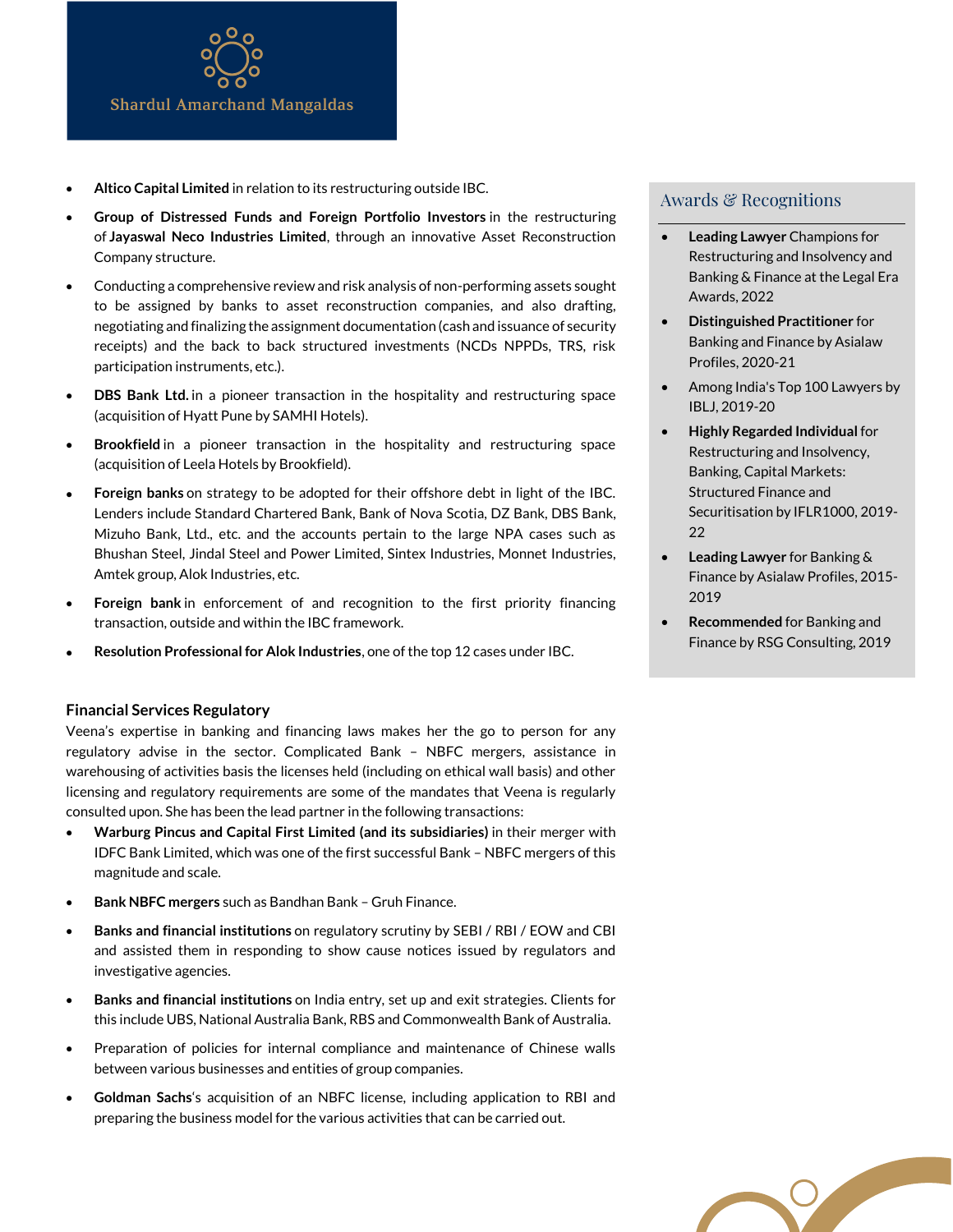#### **Financing**

Veena has significant experience in cross border financing, acquisition financing, trade finance, securitisation and receivable financing structures. She has been the lead partner representing banks in structured and secured financing mandates requiring analysis of stamp duties and registration requirements at the State level. Cross border structured financing is Veena's core practice.

- Portfolio companies of fund houses like **Brookfield, Blackstone, TPG Global**, etc. for financing (including asset financing and acquisition financing) being availed (a) in India or (b) with support of the Indian entities or (c) for ultimate investment in India,
- **Barclays Bank PLC** in relation to loan facilities to the tune of INR 12 billion extended to various telecom players in India such as: (i) Aircel Limited; (ii) Dishnet Wireless Limited; (iii) Vodafone India Limited and its group entities; and (iv) Telenor (India) Communications Private Limited, respectively for myriad purposes which included acquiring right to utilize spectrum, meeting telecom related expenses etc. The transactions entailed inter corporate guarantees or cross-border SBLCs being extended in favour of the bank.
- Preferred lenders legal counsel for borrowings by **Reliance Industries Limited ("RIL")**. Facilities include ECBs, ECA backed financings and SBLC backed financings.
- Financing of **Blackstone** in its acquisition of Serco BPO Private Limited.
- Financing for acquisition of GE Capital Services India and GE Money Financial Services Private Limited by **Plutus Financial Private Limited**, a Mauritian company.
- **NBFCs and banks** on entire suite of documentation relating to lending and security creation and in specific advising NBFCs such as Credit Suisse Finance India Private Limited, Morgan Stanley India Private Limited, Goldman Sachs India Private Limited, Religare Finvest Limited, Tata Capital Financial Services Limited, Tata Motors Finance Limited, IFMR Capital for their various financing, structured products and securitisation mandates.
- Indian operations of a foreign bank in relation to the sale / assignment of invoice / bills receivable by a person resident in India keeping in mind the applicable provisions of the Factoring Regulation Act, 2011, and the applicable rules made thereunder, read with relevant circulars, notifications and guidelines issued by the Reserve Bank of India and the Transfer of Property Act, 1882.

#### **Derivatives and Payment Systems**

Veena has significant experience in this niche area of practice and is the Partner responsible for setting up this practice in the Firm. Foreign banks and ISDA consider Veena as the go-to person for derivatives and clearing corporation related issues. She has been the lead partner in the following transactions:

- Working on the industry opinion on netting and collateral for derivative transactions (including through CSAs) for International Swaps and Derivatives Association (ISDA).
- ISDA documentation and advisory work for OTC derivative transactions for foreign banks in India.
- Analysing legality of various OTC derivative trades and assisting banks in derivatives disputes with corporate clients, especially on account of the global financial crisis.